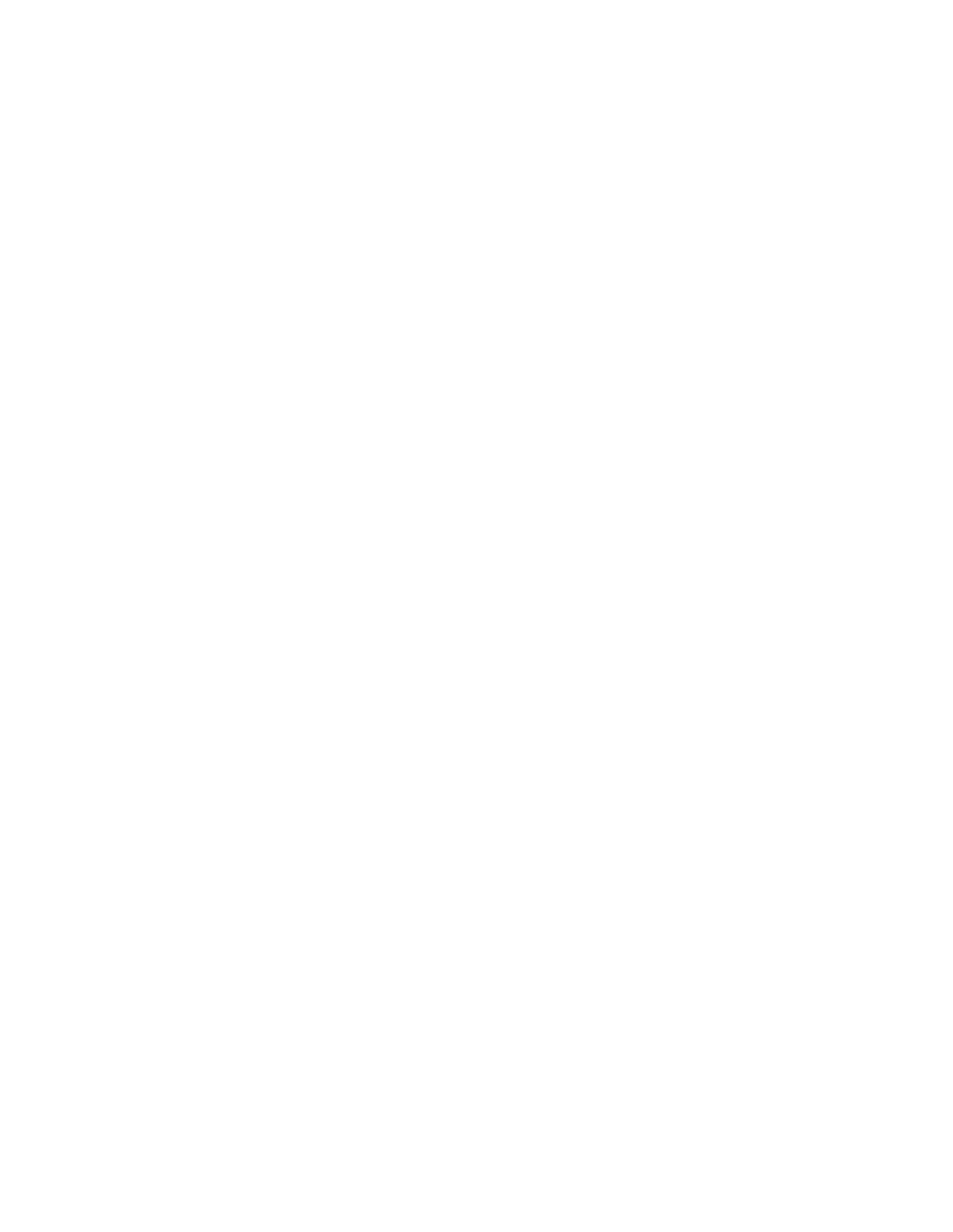#### **Introduction**

Under 23 CFR 667, The Federal Highway Administration (FHWA) requires that state transportation departments conduct evaluations to determine if there are reasonable alternatives at road, highway, and bridge locations that have required repair and reconstruction activities on two or more occasions due to emergency events.

Initial identification of twice-damaged assets (TDAs) was performed in compliance with 23 CFR 667 and DOT&PF Policy and Procedure No. 07.05.100 (P&P).

#### **Twice Damaged Asset (TDA) Locations**

Appendix A of this report provides a list of locations where Emergency Repair (ER) funding was spent on both NHS and non-NHS routes for the period of January 1, 1997 to December 31, 2019. TDA locations were identified from this ER expenditure summary and are presented in Table 1 of this report.

There are 13 TDA locations in this baseline report, of which:

- Four are in Central Region
- Seven are in Northern Region
- Two are in Southcoast Region

These locations will be included in the Department's GIS system on a TDA layer.

#### **Alternatives Evaluation**

The P&P requires each region to complete an Alternatives Evaluation (AE), documented in an Alternatives Evaluation Report (AER), for each TDA location in their respective Region.

DOT&PF Program Development will assure that an AER is complete before putting a project in the STIP that contains a TDA location.

#### **Updates**

ER expenditures will be updated annually and analyzed for new TDA locations. A new TDA list will be published annually on January 31.

The Regions are responsible for reviewing and updating AEs, as necessary, and completing AEs and AERs for new TDA locations on a quadrennial basis.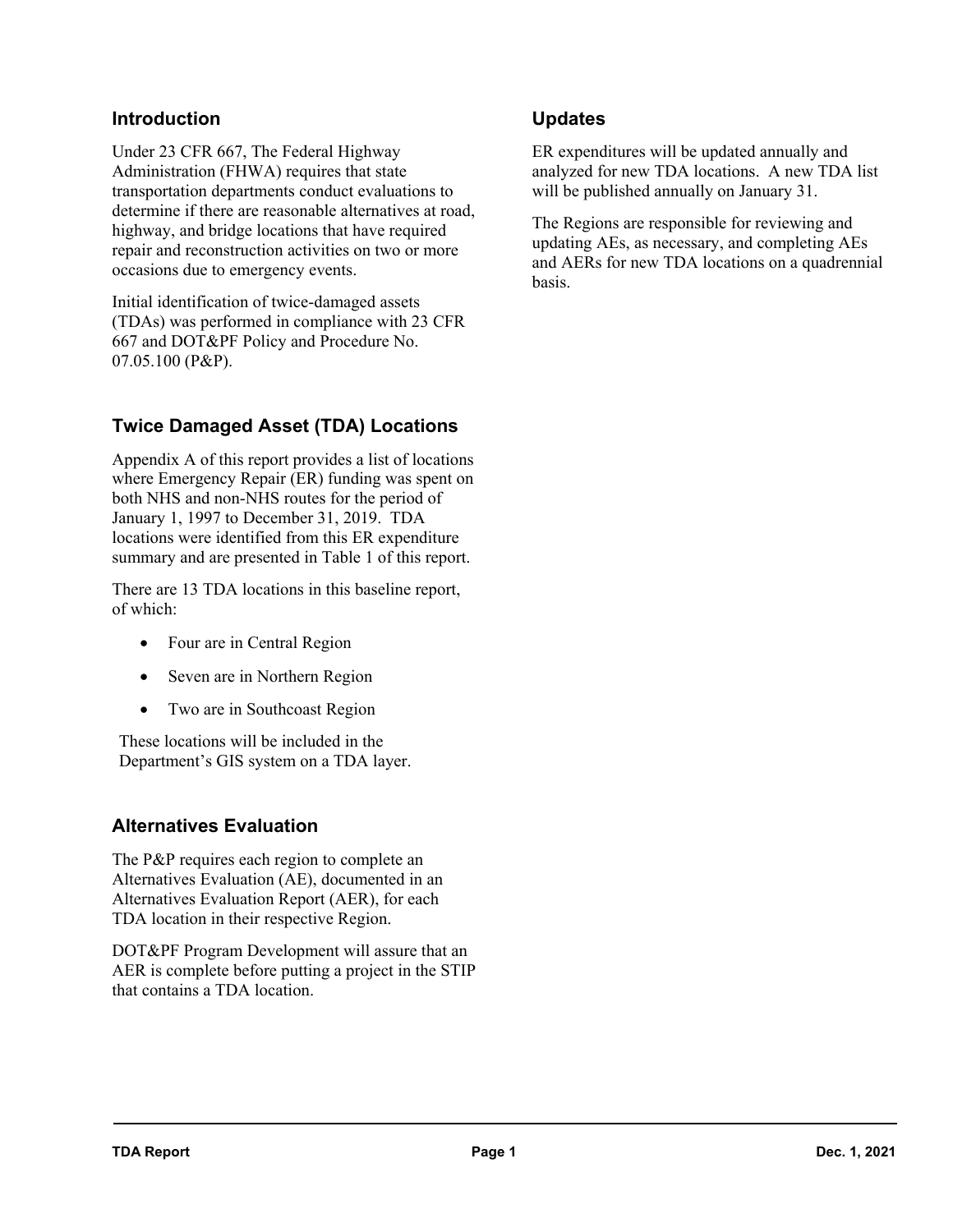| <b>Facility</b>      | <b>Emergency Events</b> | <b>TDA Locations [Specific Emergency Events]</b> |
|----------------------|-------------------------|--------------------------------------------------|
|                      |                         |                                                  |
| <b>Glenn Highway</b> | 2006 Flooding           | MP 70.524 - 70.675 [2006 & 2012 Flooding]        |
| (Central Region)     | 2012 Flooding           |                                                  |
|                      | 2018 Earthquake         |                                                  |
|                      |                         |                                                  |
|                      |                         |                                                  |
| Richardson Hwy.      | 2000 Avalanches         | MP 14.789 - 14.829 [2006 & 2012 Flooding]        |
| (Northern Region)    | 2006 Flooding           | MP 16.608 - 16.628 [2006 & 2012 Flooding]        |
|                      | 2012 Storm/Flood        | MP 18.696 - 18.782 [2006 & 2012 Flooding]        |
|                      | 2018 Earthquake         | MP 31.328 - 31.368 [2006 & 2012 Flooding]        |
|                      |                         | MP 33.412 - 33.452 [2006 & 2012 Flooding]        |
|                      |                         |                                                  |
|                      |                         |                                                  |
| <b>Parks Highway</b> | 2006 Flooding           | 30.97 to 31.06 [2006 & 2012 Flooding]            |
| (Central Region)     | 2012 Storm/Flood        |                                                  |
|                      | 2018 Earthquake         |                                                  |
|                      |                         |                                                  |
|                      |                         |                                                  |
| <b>Lutak Road</b>    | 1998 Storm              | MP 0.276 to 0.324 [1998 & 2005 Storms]           |
| (Southcoast Region)  | 2005 Storm              | MP 3.83 to 3.84 [1998 & 2005 Storms]             |
|                      |                         |                                                  |
|                      |                         |                                                  |
| Nash Road (Seward)   | 2002 Flooding           | MP 2.013 to 2.033 [2002, 12 & 18 Flooding]       |
| (Central Region)     | 2012 Flooding           | MP 2.193 to 2.471 [2012 & 18 Flooding]           |
|                      | 2018 Flooding           |                                                  |
|                      |                         |                                                  |
|                      |                         |                                                  |
| Council Rd. (Nome)   | 2004 Storm              | MP 20.951 to 21.330 [2004, 11 & 13 Storms]       |
| (Northern Region)    | 2011 Storm              |                                                  |
|                      | 2013 Storm              |                                                  |
|                      |                         |                                                  |
|                      |                         |                                                  |
| Front Street (Nome)  | 2004 Storm              | MP 0.00 to 1.116 [2004 & 2011 Storms]            |
| (Northern Region)    | 2011 Storm              |                                                  |
|                      |                         |                                                  |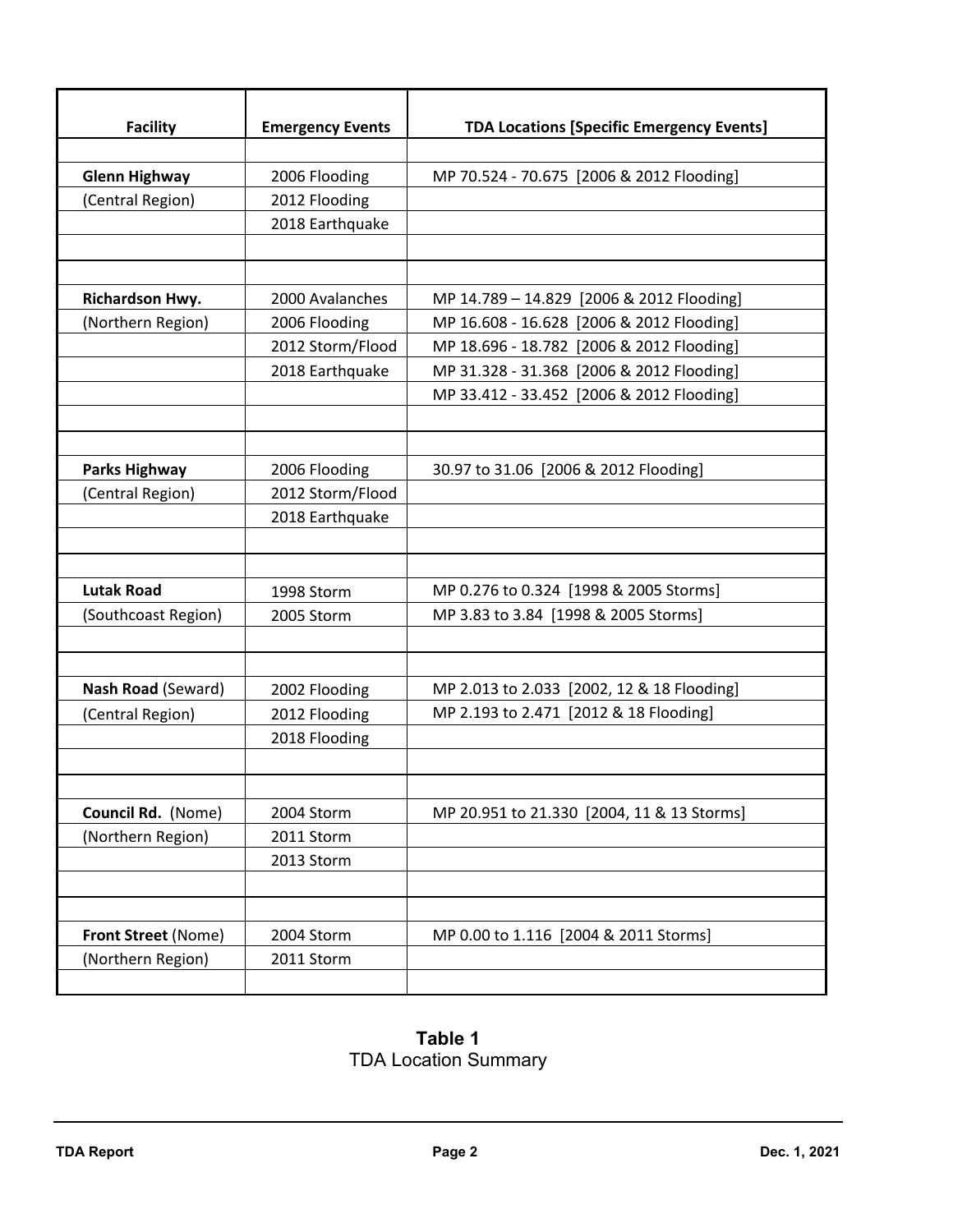## APPENDIX A

### **Emergency Repair Expenditure Summary**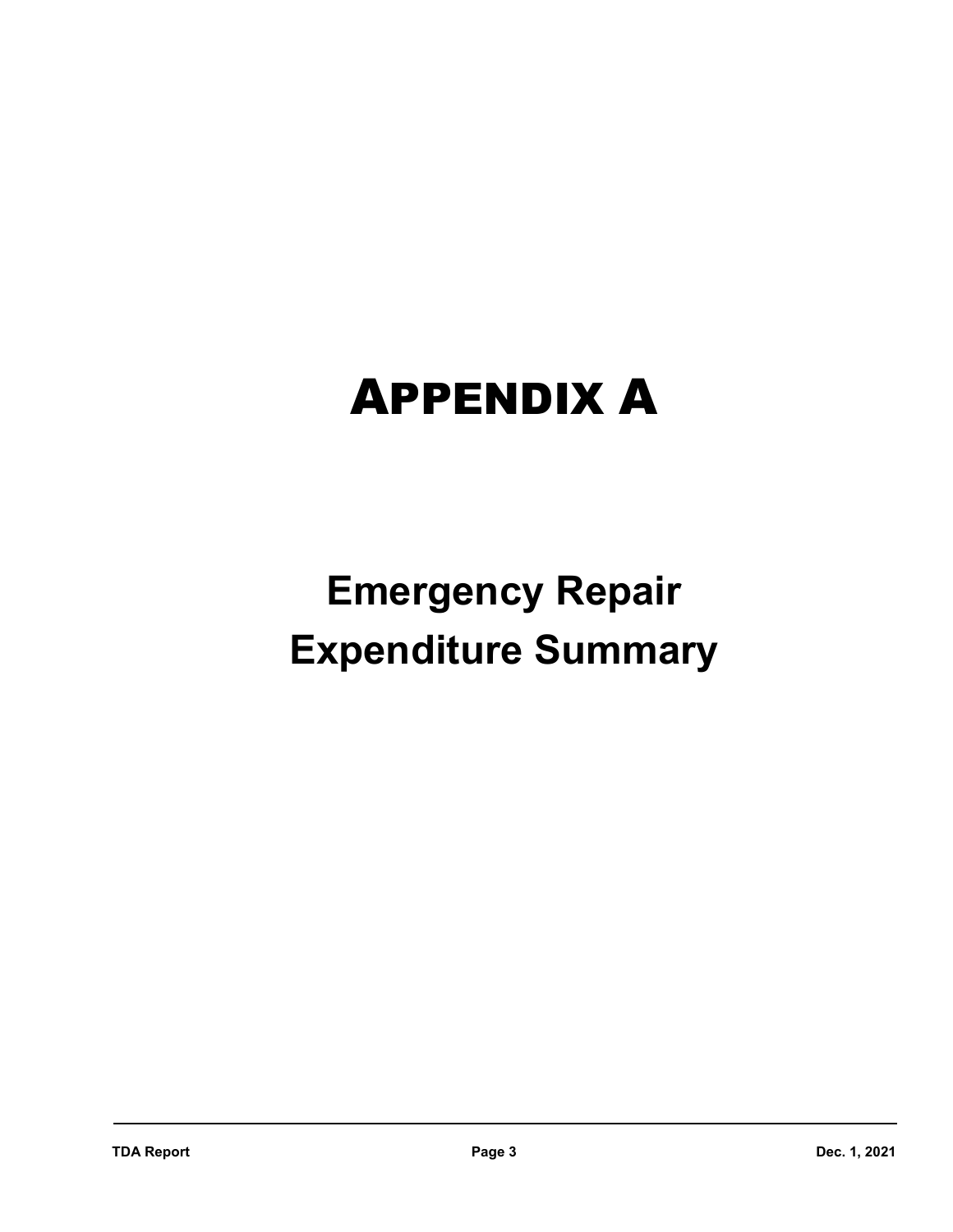|             | Route ID * Route Name          | <b>From MP</b> | To MP<br>Fed. Proj. No. | <b>Project Name</b>                                          | <b>Project Scope</b>                                                                                                                                | Fed Expend.   | Total Expend. | Length (Miles) |
|-------------|--------------------------------|----------------|-------------------------|--------------------------------------------------------------|-----------------------------------------------------------------------------------------------------------------------------------------------------|---------------|---------------|----------------|
|             | 1000000X000 Sterling Highway   | 76.107         | 115.724 0092(007)       | KENAI AREA REPAIRS - NOV 2018 EARTHQUAKE PERMANENT REPAIRS   | <null></null>                                                                                                                                       | 224498.29     | 243266.4      | 39.617         |
|             | 1000000X000 Sterling Highway   | 95.503719      | 95.534733 0075(006)     | KENAI PEN FLOOD OCT 02, PERMANENT REPAIRS, PH I              | See file for locations                                                                                                                              | 1591178.37    | 1790124.38    | 0.031014       |
|             |                                |                |                         |                                                              | Sterling Hwy MP 135, 138, 140.9, 150, 157, 160.5, 168, Bridge Numbers: 0669,                                                                        |               |               |                |
|             |                                |                |                         |                                                              | 4021, 4020; INVENTORY ROUTE NUMBER: 110000 MILEPOINT: 27.170-27.910,                                                                                |               |               |                |
|             | 1000000X000 Sterling Highway   | 95.503719      | 95.53355 0075(002)      | KENAI PEN FLOOD OCT 02, PERMANENT REPAIRS, PH II AK03-1      | 39.48, 21.4, 18.5, 10.78-10.81, 42.51-42.52, 37.43                                                                                                  | 442667.33     | 485608.05     | 0.029831       |
|             | 1000000X000 Sterling Highway   | 98.370383      | 98.390383 0075(004)     | KENAI PEN FLOOD OCT 02 - KENAI TO DEEP CREEK                 | See file for locations                                                                                                                              | 5171792.92    | 5177280.8     | 0.02           |
|             |                                |                |                         |                                                              |                                                                                                                                                     |               |               |                |
|             |                                |                |                         |                                                              | Sterling Hwy MP 135, 138, 140.9, 150, 157, 160.5, 168, Bridge Numbers: 0669,                                                                        |               |               |                |
|             |                                |                |                         |                                                              | 4021, 4020; INVENTORY ROUTE NUMBER: 110000 MILEPOINT: 27.170-27.910,                                                                                |               |               |                |
|             | 1000000X000 Sterling Highway   | 98.370384      | 98.390383 0075(002)     | KENAI PEN FLOOD OCT 02, PERMANENT REPAIRS, PH II AK03-1      | 39.48, 21.4, 18.5, 10.78-10.81, 42.51-42.52, 37.43                                                                                                  | 442667.33     | 485608.05     | 0.02           |
|             | 1000000X000 Sterling Highway   | 101.277595     | 101.297595 0075(006)    | KENAI PEN FLOOD OCT 02, PERMANENT REPAIRS, PH I              | See file for locations                                                                                                                              | 1591178.37    | 17090124.38   | 0.02           |
|             | 1000000X000 Sterling Highway   | 101.310774     | 101.330774 0075(004)    | KENAI PEN FLOOD OCT 02 - KENAI TO DEEP CREEK                 | See file for locations                                                                                                                              | 5171792.92    | 5177280.8     | 0.02           |
|             | 1000000X000 Sterling Highway   | 109.932563     | 109.952562 0075(005)    | KENAI PEN FLOOD OCT 02 - ANCHOR POINT                        | See file for locations                                                                                                                              | 2607620       | 2607620       | 0.02           |
|             |                                |                |                         |                                                              | Stariski Creek Bridge, Sterling Highway (Bridge #667); INVENTORY ROUTE NUMBER:                                                                      |               |               |                |
|             | 1000000X000 Sterling Highway   | 110.80867      | 110.838382 0075(001)    | STERLING HWY: STARISKI CR BRIDGE #0667                       | 110000 MILEPOINT: 27.170                                                                                                                            | 3843295.61    | 3843295.61    | 0.029712       |
|             | 1000000X000 Sterling Highway   | 110.808679     | 110.838924 0075(006)    | KENAI PEN FLOOD OCT 02, PERMANENT REPAIRS, PH I              | See file for locations                                                                                                                              | 1591178.37    | 1790124.38    | 0.030244       |
|             |                                |                |                         |                                                              |                                                                                                                                                     |               |               |                |
|             | 1020000X000 Seward Highway     | 3.005          | 6.996 0085(011)         | SEWARD FLOOD 2012 EMER REPAIRS FHWA AK12-2                   | <null></null>                                                                                                                                       | 134315.64     | 134315.64     | 3.991          |
|             | 1020000X000 Seward Highway     | 3.068291       | 3.111939 0075(007)      | KENAI PEN FLOOD OCT 02 - SEWARD AREA                         | See file for locations                                                                                                                              | 331024.57     | 331024.57     | 0.043648       |
|             | 1020000X000 Seward Highway     | 3.542792       | 3.554006 0081(009)      | OCTOBER 2006 CR FLOOD EVENT REPAIRS, FHWA                    | See file for various locations in CR                                                                                                                | 1052045.86    | 1104973.28    | 0.011214       |
|             | 1020000X000 Seward Highway     | 4.0626         | 5.020731 0081(009)      | OCTOBER 2006 CR FLOOD EVENT REPAIRS, FHWA                    | See file for various locations in CR                                                                                                                | 1052045.86    | 1104973.28    | 0.958131       |
|             |                                |                |                         |                                                              | See file for various locations along Richardson, Copper River, Glenn, Old Glenn,                                                                    |               |               |                |
|             | 1020000X000 Seward Highway     | 18.599532      | 18.619532 0072(001)     | WINTER '00 AVALANCHE REPAIRS                                 | Sterling, and Seward Highways                                                                                                                       | 756451.86     | 775643.7      | 0.02           |
|             |                                |                |                         |                                                              | See file for various locations along Richardson, Copper River, Glenn, Old Glenn,                                                                    |               |               |                |
|             | 1020000X000 Seward Highway     | 20.69647       | 20.71647 0072(001)      | WINTER '00 AVALANCHE REPAIRS                                 | Sterling, and Seward Highways                                                                                                                       | 756451.86     | 775643.7      | 0.02           |
|             |                                |                |                         |                                                              | See file for various locations along Richardson, Copper River, Glenn, Old Glenn,                                                                    |               |               |                |
|             | 1020000X000 Seward Highway     | 21.64102       | 21.66102 0072(001)      | WINTER '00 AVALANCHE REPAIRS                                 | Sterling, and Seward Highways                                                                                                                       | 756451.86     | 775643.7      | 0.02           |
|             | 1020000X000 Seward Highway     | 22.777495      | 22.797495 0081(009)     | OCTOBER 2006 CR FLOOD EVENT REPAIRS, FHWA                    | See file for various locations in CR                                                                                                                | 1052045.86    | 1104973.28    | 0.02           |
|             |                                |                |                         |                                                              |                                                                                                                                                     |               |               |                |
|             | 10600001000 Glenn Highway      | 46.063         | 48.007 0091(012)        | GLENN HWY MP 40-68 - NOV 2018 EQ PR                          | <null></null>                                                                                                                                       | <null></null> | <null></null> | 1.944          |
|             | 10600001000 Glenn Highway      | 46.908         | 46.948 0085(013)        | PALMER FLOOD 2012 EMER REPAIRS FHWA AK12-2                   | <null></null>                                                                                                                                       | 161084.97     | 178721.63     | 0.04           |
|             | 10600001000 Glenn Highway      | 59.771         | 61 0091(012)            | GLENN HWY MP 40-68 - NOV 2018 EQ PR                          | <null></null>                                                                                                                                       | <null></null> | <null></null> | 1.229          |
|             |                                |                |                         |                                                              | MP 67.9 approximately 125 ft long. MP 78 is approximately 800 ft long. MP 85 is                                                                     |               |               |                |
|             |                                |                |                         |                                                              | approximately 300 ft long. INVENTORY ROUTE NUMBER: 135000 MILEPOINT: 60.77,                                                                         |               |               |                |
|             |                                |                |                         |                                                              |                                                                                                                                                     | 2159178.95    | 2225228.48    | 0.023674       |
|             | 10600001000 Glenn Highway      | 60.758163      | 60.781837 0085(010)     | GLENN HWY FLOOD 2012: EMER REPAIRS MP 67.9, MP 78, MP 85     | 70.6, 77.85                                                                                                                                         |               |               |                |
|             |                                |                |                         |                                                              |                                                                                                                                                     |               |               |                |
|             | 10600001000 Glenn Highway      |                |                         |                                                              | FAI 0A1-5 Glenn Highway, Milepoint 70.6 to Milepoint 70.8; Site GH 2. INVENTORY                                                                     | 218049.75     |               |                |
|             |                                | 70.482379      | 70.682379 0081(008)     | GLENN HWY: MP 78 REPAIR, 2006 MAT-SU FLOOD                   | ROUTE NUMBER: 1350000 MILEPOINT: 70.6 to 70.8 (rural interstate)<br>MP 67.9 approximately 125 ft long. MP 78 is approximately 800 ft long. MP 85 is |               | 233392.93     | 0.2            |
|             |                                |                |                         |                                                              |                                                                                                                                                     |               |               |                |
|             |                                |                |                         |                                                              | approximately 300 ft long. INVENTORY ROUTE NUMBER: 135000 MILEPOINT: 60.77,                                                                         |               |               |                |
|             | 10600001000 Glenn Highway      | 70.524242      | 70.675758 0085(010)     | GLENN HWY FLOOD 2012: EMER REPAIRS MP 67.9, MP 78, MP 85     | 70.6, 77.85                                                                                                                                         | 2159178.95    | 2225228.48    | 0.151515       |
|             |                                |                |                         |                                                              | Glenn Hwy, CDS #135000, Milepoint 70.6 - milepoint 72.9; 10600001000 BMP: 70.6                                                                      |               |               |                |
|             | 10600001000 Glenn Highway      | 70.6           | 72.9 0085(008)          | CASCADE FLOOD 2012 EMER REPAIRS FHWA AK12-2                  | EMP: 72.9                                                                                                                                           | 100534.8      | 100534.8      | 2.3            |
|             | 10600001000 Glenn Highway      | 70.6           | 72.9 0085(008)          | CASCADE FLOOD 2012 EMER REPAIRS FHWA AK12-2                  | <null></null>                                                                                                                                       | <null></null> | <null></null> | 2.3            |
|             |                                |                |                         |                                                              |                                                                                                                                                     |               |               |                |
|             | 11000001000 Richardson Highway | 13.579045      | 83.84239 0081(003)      | NOR REG ER: RICHARDSON HWY FLOODING PERM REP (OCT '06)       | See file for exact locations                                                                                                                        | 10271886.44   | 11292509.76   | 70.263345      |
|             |                                |                |                         |                                                              | Various locations along: Richardson Hwy between MP 10-228.4(MIPT 13.606-                                                                            |               |               |                |
|             |                                |                |                         |                                                              | 231.118); Edgerton Hwy between MP 19.5-28.4 (MIPT 19.326-28.423); McCarthy Rd                                                                       |               |               |                |
|             |                                |                |                         |                                                              | between MP 0.5-57.6 (34.542-91.98); Copper River Hwy between MP 14-36 (MIPT                                                                         |               |               |                |
|             | 11000001000 Richardson Highway | 13.579045      | 231.317334 0081(001)    | NOR REG FLOODING EMERGENCY REPAIRS - OCTOBER 2006            | 13.996-36.245)                                                                                                                                      | 9038975.11    | 9057835.62    | 217.73829      |
|             | 11000001000 Richardson Highway | 14.789         | 14.829 0085(001)        | NOR REG ER: STORMS SEPT 2012 (PARKS HWY MP 240 REPAIRS 2013) | <null></null>                                                                                                                                       | 1735351.58    | 1846743.2     | 0.04           |
|             |                                |                |                         |                                                              | Richardson Highway MP 12.8 (Approximate length 0.123 miles) INVENTORY ROUTE                                                                         |               |               |                |
| 11000001000 | <b>Richardson Highway</b>      | 16.608198      | 16.628198 0081(010)     | NOR REG ER: RICHARDSON HWY FLOOD PERM REP-12.8 MILE DIKE     | NUMBER: 190000 MILEPOINT: MP12.8                                                                                                                    | 1097069.78    | 1205968.13    | 0.02           |
| 11000001000 | <b>Richardson Highway</b>      | 18.695864      | 18.782216 0085(001)     | NOR REG ER: STORMS SEPT 2012 (PARKS HWY MP 240 REPAIRS 2013) | <null></null>                                                                                                                                       | 1735351.58    | 1846743.2     | 0.086352       |
| 11000001000 | <b>Richardson Highway</b>      | 31.328         | 31.368 0085(001)        | NOR REG ER: STORMS SEPT 2012 (PARKS HWY MP 240 REPAIRS 2013) | <null></null>                                                                                                                                       | 1735351.58    | 1846743.2     | 0.04           |
|             | 11000001000 Richardson Highway | 33.412         | 33.452 0085(001)        | NOR REG ER: STORMS SEPT 2012 (PARKS HWY MP 240 REPAIRS 2013) | <null></null>                                                                                                                                       | 1735351.58    | 1846743.2     | 0.04           |
|             |                                |                |                         |                                                              | See file for various locations along Richardson, Copper River, Glenn, Old Glenn,                                                                    |               |               |                |
|             | 11000001000 Richardson Highway | 36.24923       | 36.28923 0072(001)      | WINTER '00 AVALANCHE REPAIRS                                 | Sterling, and Seward Highways                                                                                                                       | 756451.86     | 775643.7      | 0.04           |
|             |                                |                |                         |                                                              | See file for various locations along Richardson, Copper River, Glenn, Old Glenn,                                                                    |               |               |                |
|             | 11000001000 Richardson Highway | 36.56823       | 36.57023 0072(001)      | WINTER '00 AVALANCHE REPAIRS                                 | Sterling, and Seward Highways                                                                                                                       | 756451.86     | 775643.7      | 0.002          |
|             |                                |                |                         |                                                              |                                                                                                                                                     |               |               |                |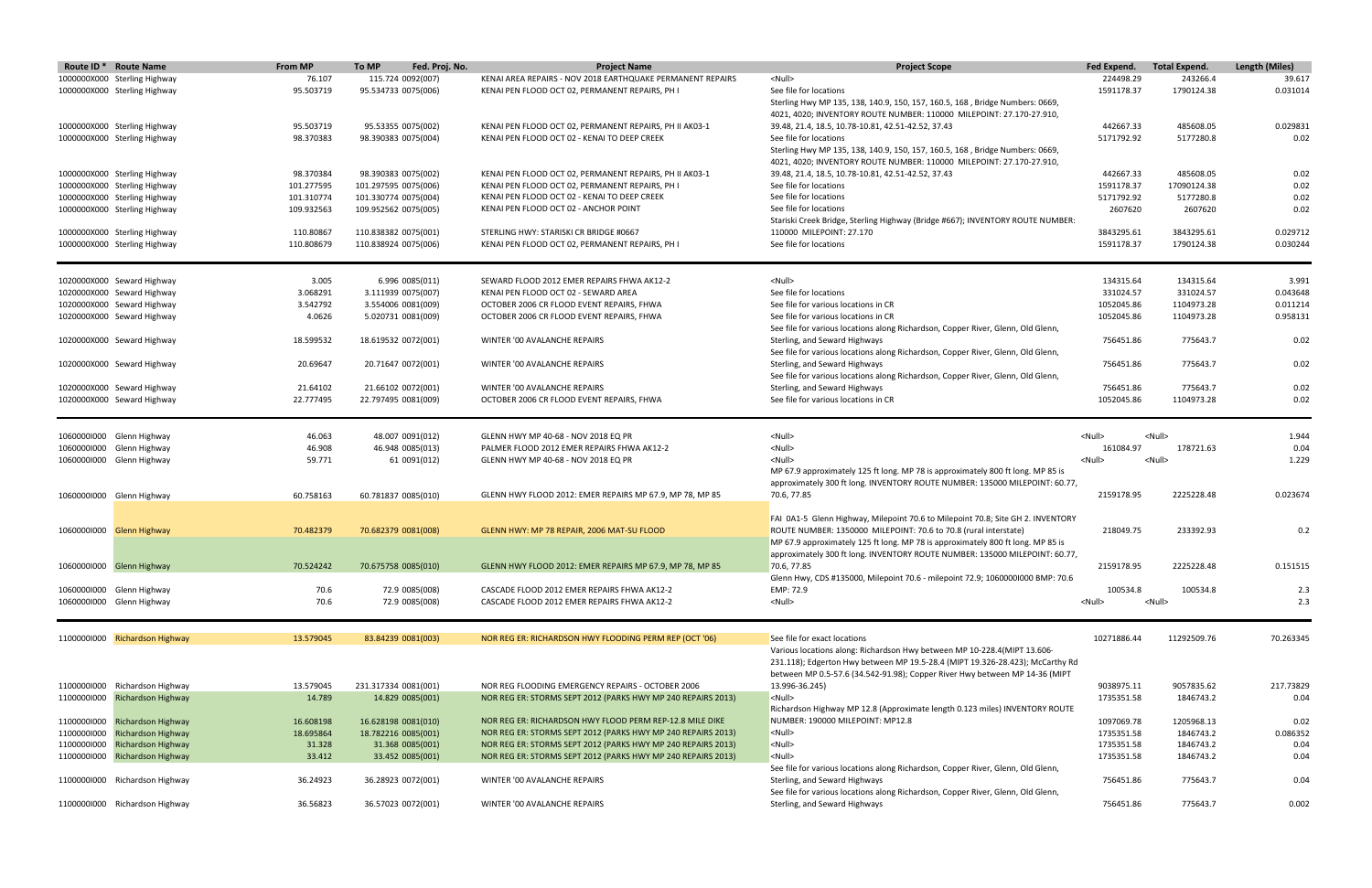|                        | 11000001000 Richardson Highway                                   | 38.414             | 40.51 0081(004)                        | NOR REG FLOODING PERMANENT PIPE REPAIRS (OCT '06)                                                                            | Embankment repairs and drainage structure work at Richardson Highway MP 34.5<br>and MP 35.5. Emergency Disaster#AK-2007-1.<br>See file for various locations along Richardson, Copper River, Glenn, Old Glenn,                                                                                          | <null></null>            | <null></null>           | 2.096          |
|------------------------|------------------------------------------------------------------|--------------------|----------------------------------------|------------------------------------------------------------------------------------------------------------------------------|---------------------------------------------------------------------------------------------------------------------------------------------------------------------------------------------------------------------------------------------------------------------------------------------------------|--------------------------|-------------------------|----------------|
|                        | 11000001000 Richardson Highway                                   | 42.011586          | 42.031586 0072(001)                    | WINTER '00 AVALANCHE REPAIRS                                                                                                 | Sterling, and Seward Highways                                                                                                                                                                                                                                                                           | 756451.86                | 775643.7                | 0.02           |
|                        | 11000001000 Richardson Highway                                   | 45.221862          | 45.241862 0072(001)                    | WINTER '00 AVALANCHE REPAIRS                                                                                                 | See file for various locations along Richardson, Copper River, Glenn, Old Glenn,<br>Sterling, and Seward Highways<br>CDS#: 230000 (Tok Cutoff) MIPT: 42.072-95.736; 190000 (Richardson Hwy) MIPT:<br>199.726-223.5; 180800 (Northway Rd) MIPT: 0.242-7.0; 237000 (Nabesna Rd)                           | 756451.86                | 775643.7                | 0.02           |
|                        | 11000001000 Richardson Highway                                   | 199.724273         | 223.498273 0074(001)                   | DENALI EARTHQUAKE ER TEMPORARY REPAIRS                                                                                       | MIPT: 0.0-3.957; 170000 (Parks Hwy) MIPT: 202.456 & 222.414; 180000 (Alaska<br>Hwy) MIPT: 78.974                                                                                                                                                                                                        | 6061165.49               | 6061165.49              | 23.774         |
|                        | 11000001000 Richardson Highway                                   | 199.896258         | 222.983256 0074(004)                   | RICHARDSON HWY EARTHQUAKE PERMANENT REPAIRS                                                                                  | 071-4 Richardson Highway between MP 197 and MP 220.                                                                                                                                                                                                                                                     | 1606000.24               | 1765430.55              | 23.086998      |
|                        |                                                                  |                    |                                        |                                                                                                                              | Richardson Hwy (CDS# 19000) MP 94 (MIPT 98), 145 (MIPT 146.709), 161 (MIPT<br>163.283), 206.8 (MIPT 209), 223 (MIPT 225.753), 224.5 (MIPT 226.748), 228.4                                                                                                                                               |                          |                         |                |
|                        | 11000001000 Richardson Highway                                   | 209.867053         | 209.887053 0080(001)                   | NOR REG FLOODING EMERGENCY REPAIRS - AUGUST 2006                                                                             | (MIPT 230.742); Copper River Hwy (CDS #210000) MP 15 (MIPT: 15.037)                                                                                                                                                                                                                                     | 710132.87                | 710132.87               | 0.02           |
|                        | 1120000X000 Denali Highway                                       | 0.219              | 130.588 0090(010)                      | NOR REG ER: ICE JAM FLOODING - MAY 2013 - FHWA                                                                               | Includes various communities as well                                                                                                                                                                                                                                                                    | 2554501.09               | 2796761                 | 130.369        |
|                        | 1120000X000 Denali Highway                                       | 104.325756         | 104.340682 0085(001)                   | NOR REG ER: STORMS SEPT 2012 (PARKS HWY MP 240 REPAIRS 2013)                                                                 | <null></null>                                                                                                                                                                                                                                                                                           | 1735351.58               | 1846743.2               | 0.014927       |
|                        | 1120000X000 Denali Highway<br>1120000X000 Denali Highway         | 112.114<br>118.366 | 112.205 0085(001)<br>120.872 0085(001) | NOR REG ER: STORMS SEPT 2012 (PARKS HWY MP 240 REPAIRS 2013)<br>NOR REG ER: STORMS SEPT 2012 (PARKS HWY MP 240 REPAIRS 2013) | <null><br/><null></null></null>                                                                                                                                                                                                                                                                         | 1735351.58<br>1735351.58 | 1846743.2<br>1846743.2  | 0.091<br>2.506 |
|                        |                                                                  |                    |                                        |                                                                                                                              |                                                                                                                                                                                                                                                                                                         |                          |                         |                |
|                        |                                                                  |                    |                                        |                                                                                                                              | Parks Highway, CDS route #170000, Milepoint 21.7 and 47.5; CDS: 11400001000                                                                                                                                                                                                                             |                          |                         |                |
|                        | 11400001000 Parks Highway                                        | 21.68              | 21.72 0085(006)                        | WILLOW FLOOD 2012 EMER REPAIRS FHWA AK12-2                                                                                   | BMP: 21.7 EMP: 21.7 1,& CDS: 11400001000 BMP: 47.5 EMP: 47.5                                                                                                                                                                                                                                            | 13792.16                 | 13792.16                | 0.04           |
|                        | 11400001000 Parks Highway                                        | 21.7               | 47.7 0085(003)                         | MAT-SU SEPTEMBER 2012 FLOODING, PERMANENT REPAIRS AK12-2                                                                     | $\leq$ Null $\geq$<br>Parks Highway MP 66.3, MP 133, MP 133.3, MP 138, INVENTORY ROUTE NUMBER:                                                                                                                                                                                                          | <null></null>            | <null></null>           | 26             |
|                        | 11400001000 Parks Highway                                        | 30.9715            | 31.057283 0080(002)                    | MAT-SU FLOOD REPAIRS 06-PARKS HWY                                                                                            | 170000 MILEPOINT: 31.560, 97.5, 97.2, 102                                                                                                                                                                                                                                                               | 1871227.24               | 1871227.24              | 0.085782       |
|                        | 11400001000 Parks Highway                                        | 32.871             | 33.992 0092(008)                       | MAT-SU AREA REPAIRS - NOV 2018 EQ PR                                                                                         | <null></null>                                                                                                                                                                                                                                                                                           | 358703.35                | 390964.43               | 1.121          |
|                        | 11400001000 Parks Highway                                        | 40.619             | 41.61 0092(008)                        | MAT-SU AREA REPAIRS - NOV 2018 EQ PR                                                                                         | <null></null>                                                                                                                                                                                                                                                                                           | 358703.35                | 390964.43               | 0.991          |
|                        | 11400001000 Parks Highway                                        | 47.48              | 47.52 0085(006)                        | WILLOW FLOOD 2012 EMER REPAIRS FHWA AK12-2                                                                                   | Parks Highway, CDS route #170000, Milepoint 21.7 and 47.5; CDS: 11400001000<br>BMP: 21.7 EMP: 21.7 1,& CDS: 11400001000 BMP: 47.5 EMP: 47.5<br>CDS#: 230000 (Tok Cutoff) MIPT: 42.072-95.736; 190000 (Richardson Hwy) MIPT:<br>199.726-223.5; 180800 (Northway Rd) MIPT: 0.242-7.0; 237000 (Nabesna Rd) | 13792.16                 | 13792.16                | 0.04           |
|                        | 11400001000 Parks Highway                                        | 202.463081         | 222.421081 0074(001)                   | DENALI EARTHQUAKE ER TEMPORARY REPAIRS                                                                                       | MIPT: 0.0-3.957; 170000 (Parks Hwy) MIPT: 202.456 & 222.414; 180000 (Alaska<br>Hwy) MIPT: 78.974<br>Parks Highway MP 66.3, MP 133, MP 133.3, MP 138, INVENTORY ROUTE NUMBER:                                                                                                                            | 6061165.49               | 6061165.49              | 19.958         |
|                        | 11400001000 Parks Highway                                        | 204.28             | 204.32 0085(001)                       | NOR REG ER: STORMS SEPT 2012 (PARKS HWY MP 240 REPAIRS 2013) AK12-2 170000 MILEPOINT: 31.560, 97.5, 97.2, 102                |                                                                                                                                                                                                                                                                                                         | 1735351.58               | 1846743.2               | 0.04           |
|                        |                                                                  |                    |                                        |                                                                                                                              |                                                                                                                                                                                                                                                                                                         |                          |                         |                |
| 2021026X000 Lutak Road |                                                                  | 0.275              | 0.325 0071(004)                        | HNS LUTAK ROAD STORM DAMAGE REPAIRS (1998)                                                                                   | F-95, Haines Highway MP 8 to MP 23. Perform emergency restoration work on the<br>Haines Highway at three separate locations (MP 8.6, 20.0, and 23.0).                                                                                                                                                   | 239524.13                | 240022.85               | 0.05           |
| 2021026X000 Lutak Road |                                                                  | 0.276325           | 0.323673 0079(001)                     | SEA NOVEMBER 2005 STORM EMERGENCY REPAIRS                                                                                    | See file for locations                                                                                                                                                                                                                                                                                  | 406346                   | 406346                  | 0.047348       |
| 2021026X000 Lutak Road |                                                                  | 3.805303           | 3.994697 0079(001)                     | SEA NOVEMBER 2005 STORM EMERGENCY REPAIRS                                                                                    | See file for locations                                                                                                                                                                                                                                                                                  | 406346                   | 406346                  | 0.189394       |
|                        |                                                                  |                    |                                        |                                                                                                                              | S-991 Lutak Road, MP 0.0 to MP 10. Perform emergency restoration work on the                                                                                                                                                                                                                            |                          |                         |                |
| 2021026X000 Lutak Road |                                                                  | 3.83               | 3.839 0071(004)                        | HNS LUTAK ROAD STORM DAMAGE REPAIRS (1998)                                                                                   | Lutak Road at four separate locations (MP 0.5, 7.0, 8.0, and 9.0).                                                                                                                                                                                                                                      | 237289.13                | 237289.13               | 0.009          |
| 2021026X000 Lutak Road |                                                                  | 3.88               | 3.92 0079(002)                         | SEA NOVEMBER 2005 STORM PERMANENT REPAIRS                                                                                    | See file for locations                                                                                                                                                                                                                                                                                  | 1834178.26               | 2016246.24              | 0.04           |
|                        |                                                                  |                    |                                        |                                                                                                                              |                                                                                                                                                                                                                                                                                                         |                          |                         |                |
|                        | 2121010X000 Herman Leirer Road<br>2121010X000 Herman Leirer Road | 0.69<br>1.09       | 0.71 0075(007)<br>1.11 0081(009)       | KENAI PEN FLOOD OCT 02 - SEWARD AREA<br>OCTOBER 2006 CR FLOOD EVENT REPAIRS, FHWA                                            | See file for locations<br>See file for various locations in CR<br>Repair highway embankment eroded by flood waters. Install rip rap and backfill,                                                                                                                                                       | 331024.57<br>1052045.86  | 331024.57<br>1104973.28 | 0.02<br>0.02   |
|                        | 2121010X000 Herman Leirer Road                                   | 1.179              | 1.379 0092(002)                        | KENAI PENINSULA 2018 FLOOD HERMAN LEIRER ROAD MILE POINT 1.2                                                                 | pave damaged asphalt.<br>Repair scoured road shoulder, replace damaged culvert, protect road embankment<br>with rip rap, pave damaged section of road and stripe. Project design was                                                                                                                    | <null></null>            | <null></null>           | 0.2            |
|                        | 2121010X000 Herman Leirer Road                                   | 4.442              | 4.482 0092(005)                        | KENAI PENINSULA 2018 FLOOD HERMAN LEIRER ROAD MILE POINT 4.4                                                                 | accomplished with State funds.                                                                                                                                                                                                                                                                          | <null></null>            | <null></null>           | 0.04           |
|                        | 2121010X000 Herman Leirer Road                                   | 4.53               | 4.57 0085(011)                         | SEWARD FLOOD 2012 EMER REPAIRS FHWA AK12-2                                                                                   | <null></null>                                                                                                                                                                                                                                                                                           | 134315.64                | 134315.64               | 0.04           |
|                        | 2121010X000 Herman Leirer Road                                   | 4.6                | 4.7 0092(009)                          | KENAI PENINSULA 2018 FLOOD HERMAN LEIRER MILE POINT 4.6 Temp<br>Repairs                                                      | Remove debris from stream bed to relieve flooding and reestablish channel. Repair<br>stream bank erosion and place rip rap along stream bank to prevent further erosion<br>and protect the road from flood damage.<br>Remove debris fron stream bed to relieve flooding and reestablish channel. Repair | <null></null>            | <null></null>           | 0.1            |
|                        | 2121010X000 Herman Leirer Road                                   | 4.632              | 4.672 0092(006)                        | KENAI PENINSULA 2018 FLOOD HERMAN LEIRER ROAD MILE POINT 4.6                                                                 | stream bank erosion and place rip rap along stream bank to prevent further erosion<br>and protect the road from flood damage.                                                                                                                                                                           | <null></null>            | <null></null>           | 0.04           |